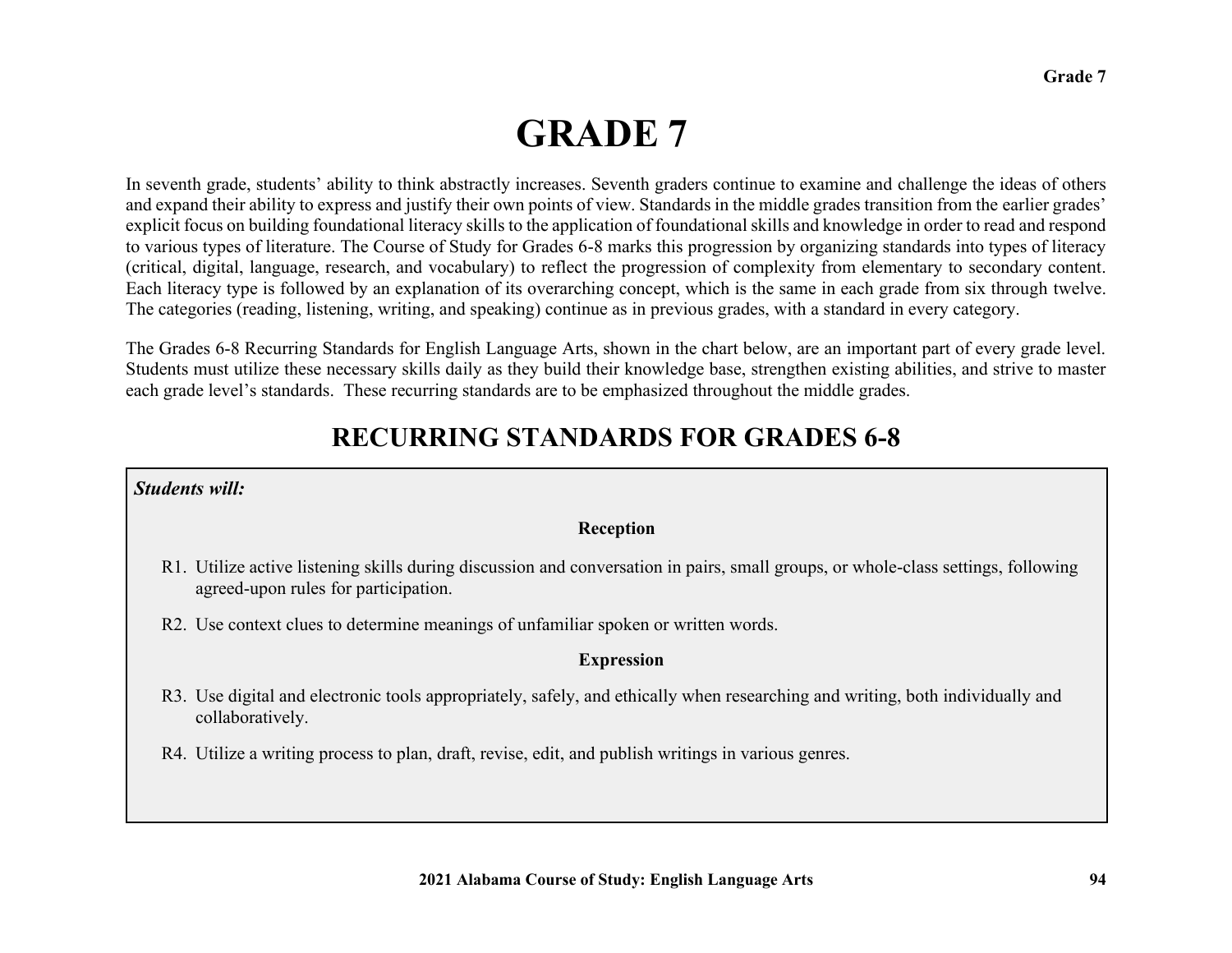- R5. Assess the formality of occasions in order to speak or write using appropriate language and tone.
- R6. Adapt speech to a variety of contexts and tasks, demonstrating command of formal English when indicated or appropriate.

## **GRADE 7 CONTENT STANDARDS**

Each content standard completes the stem "*Students will…"* 

### **CRITICAL LITERACY**Process and employ information for a variety of academic, occupational, and personal purposes. **RECEPTION** READING1. Evaluate the contributions of informational text elements, including categories, point of view, purpose, and figurative, connotative, and technical word meanings, to develop central and supporting ideas. 2. Evaluate how effectively an author uses structures of informational texts, including comparison and contrast, problem and solution, cause and effect, and substantiated or unsubstantiated claims and evidence, to achieve a purpose. 3. Explain how the author's choice of setting, plot, characters, theme, conflict, dialogue, and point of view contribute to and/or enhance the meaning and purpose of prose and poetry, using textual evidence from the writing. 4. Evaluate literary devices to support interpretations of literary texts using textual evidence, including simile, metaphor, personification, onomatopoeia, hyperbole, imagery, tone, symbolism, irony, and mood. LISTENING5. Evaluate rhetorical strategies used to develop central and supporting ideas in recorded or live presentations, including point of view, purpose, comparison, categories, and word meanings (figurative, connotative, and technical).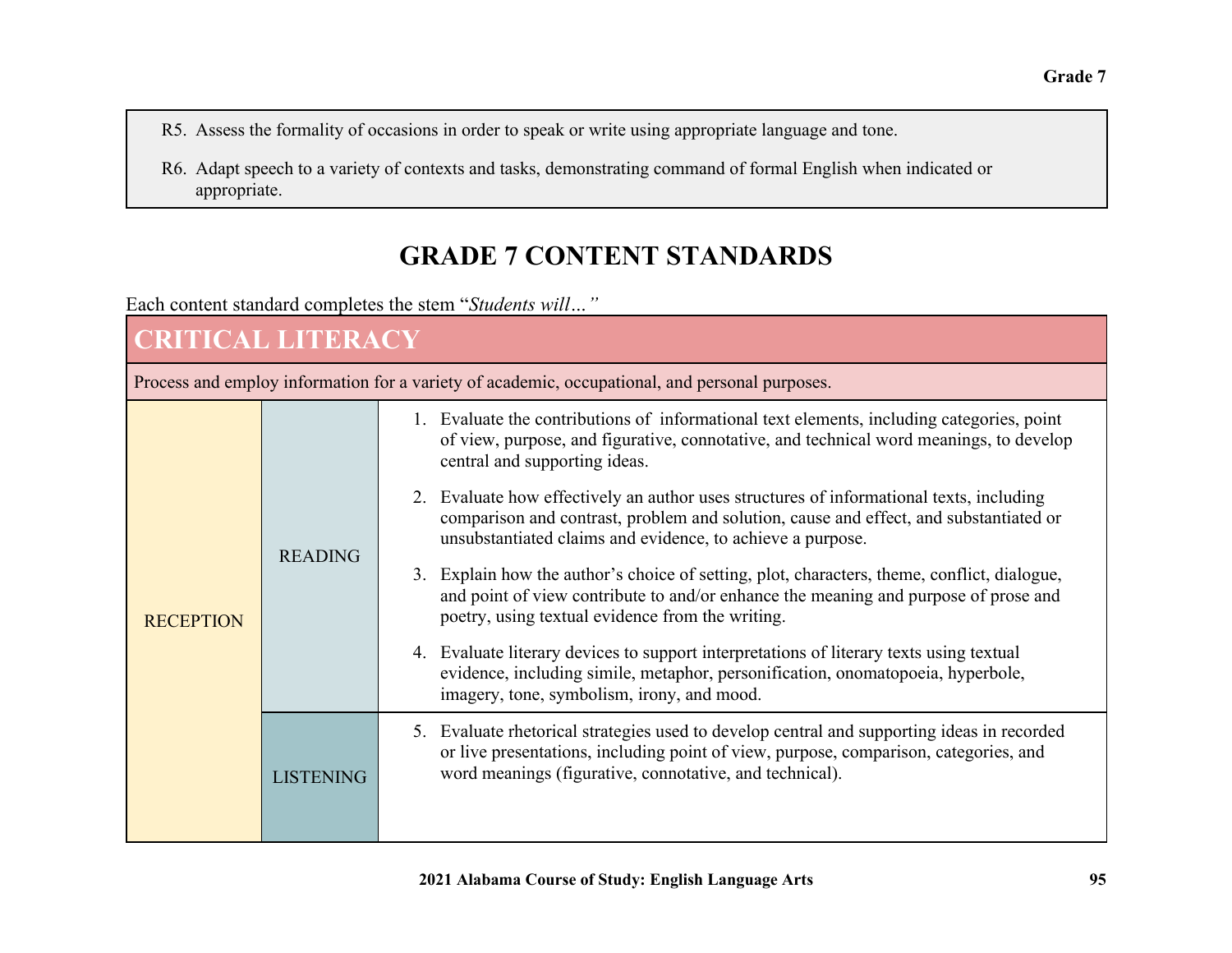|                   |                 | 6. Evaluate the speaker's use of hyperbole, tone, symbolism, imagery, mood, irony, and<br>onomatopoeia in a live or recorded presentation.                                                                                                                                                                                                                                                                                                                                                                                                                                                                                                                                                                                                                                                                                                                                                                                                                                                                                                |
|-------------------|-----------------|-------------------------------------------------------------------------------------------------------------------------------------------------------------------------------------------------------------------------------------------------------------------------------------------------------------------------------------------------------------------------------------------------------------------------------------------------------------------------------------------------------------------------------------------------------------------------------------------------------------------------------------------------------------------------------------------------------------------------------------------------------------------------------------------------------------------------------------------------------------------------------------------------------------------------------------------------------------------------------------------------------------------------------------------|
| <b>EXPRESSION</b> | <b>WRITING</b>  | 7. Produce clear, coherent narrative, argument, and informative/explanatory writing in<br>which the development, organization, style, and tone are relevant to task, purpose, and<br>audience, using an appropriate command of language.<br>a. Write narratives to convey a series of events incorporating key literary<br>elements, establishing a clear purpose, using narrative techniques (dialogue,<br>pacing, description, and reflection), and sequencing events coherently<br>(chronological and/or flashback).<br>b. Write informative or explanatory texts with an organized structure and a formal<br>style to examine ideas or processes effectively while developing the topic and<br>utilizing appropriate transitions, precise vocabulary, and credible information or<br>data when relevant.<br>c. Write an argument to defend a position by introducing and supporting claim(s),<br>acknowledging alternate or opposing claims, and presenting reasons and<br>relevant text evidence from accurate and credible sources. |
|                   | <b>SPEAKING</b> | Participate in collaborative discussions about arguments by evaluating claims, findings,<br>and evidence from a source.<br>Participate in collaborative discussions about prose and poetry by evaluating the use of<br>9.<br>literary devices and elements.                                                                                                                                                                                                                                                                                                                                                                                                                                                                                                                                                                                                                                                                                                                                                                               |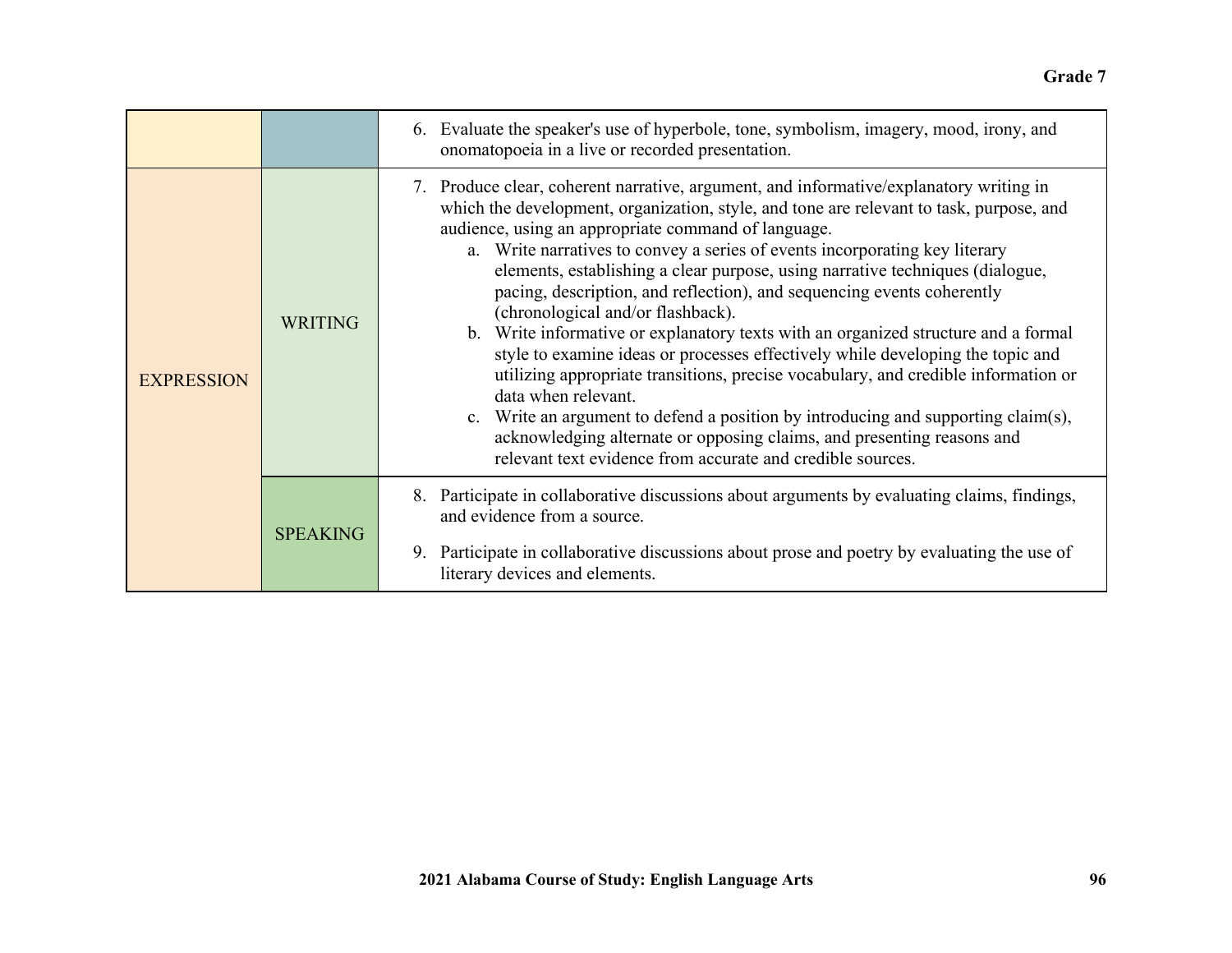## **DIGITAL LITERACY**

Use technology, including the Internet, to research, analyze, produce, publish, and update individual or shared writing products, taking advantage of technology's capacity to link to other information, people, and resources and to display information flexibly and dynamically.

| <b>RECEPTION</b>  | <b>READING</b>   | 10. Assess subject, occasion, audience, purpose, tone, and credibility of various digital<br>sources.<br>Examples: online academic journals, social media, blogs                                       |
|-------------------|------------------|--------------------------------------------------------------------------------------------------------------------------------------------------------------------------------------------------------|
|                   |                  | 11. Compare and contrast the effectiveness of techniques used in a variety of digital<br>sources to generate and answer literal, interpretive, and applied questions and create<br>new understandings. |
|                   |                  | 12. Determine the intended purposes of techniques used for rhetorical effect in multiple<br>digital sources.                                                                                           |
|                   | <b>LISTENING</b> | 13. Interpret language through active listening to determine subject, occasion, audience,<br>purpose, tone, and credibility of digital sources.                                                        |
| <b>EXPRESSION</b> | <b>WRITING</b>   | 14. Create and edit digital products that are appropriate in subject, occasion, audience,<br>purpose, and tone.                                                                                        |
|                   |                  | 15. Utilize digital tools and/or products to enhance meaning.<br>Examples: hashtags, videos, slide presentations, audio clips, GIFS, memes;<br>social media platforms                                  |
|                   | <b>SPEAKING</b>  | 16. Convey ideas in an appropriate digital format with specific attention to subject,<br>occasion, audience, purpose, and tone.                                                                        |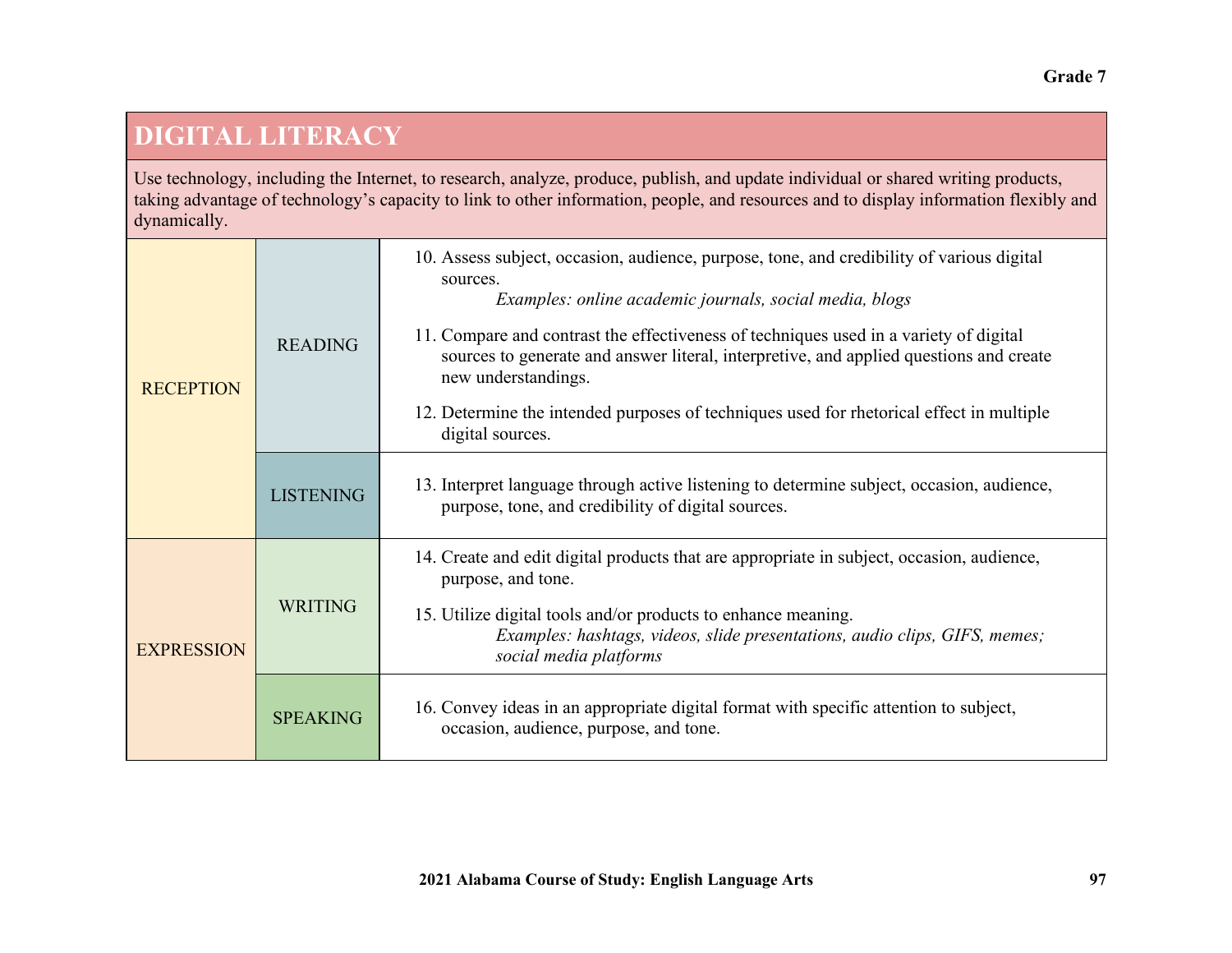## **LANGUAGE LITERACY**

Recognize and demonstrate command of the conventions of standard English grammar, mechanics, and usage, including appropriate formality of language.

| <b>RECEPTION</b>  |                  | 17. Identify the conventions of standard English grammar and usage in writing.                                                                                                                                                                                                                                                                                                                                                                                                                                                                                                                                                                                                                                               |
|-------------------|------------------|------------------------------------------------------------------------------------------------------------------------------------------------------------------------------------------------------------------------------------------------------------------------------------------------------------------------------------------------------------------------------------------------------------------------------------------------------------------------------------------------------------------------------------------------------------------------------------------------------------------------------------------------------------------------------------------------------------------------------|
|                   | <b>READING</b>   | a. Identify subject-verb agreement with compound subjects joined by correlative and<br>coordinating conjunctions and with collective nouns when verb form depends on<br>the rest of the sentence.<br>b. Identify the usage of simple, compound, complex, and compound-complex<br>statements and questions to signal differing relationships among ideas in a text.<br>c. Evaluate the functions of phrases and clauses in general and their function in<br>specific sentences.<br>18. Identify the conventions of standard English capitalization, punctuation, and spelling in a<br>variety of texts.<br>a. Correct improper usage of commas, apostrophes, quotation marks, colons, and<br>semicolons through peer editing. |
|                   | <b>LISTENING</b> | 19. Evaluate a speaker's organizational choices to determine point of view, purpose, and<br>effectiveness.<br>20. Identify a speaker's formality of language in order to comprehend, interpret, and respond<br>appropriately.                                                                                                                                                                                                                                                                                                                                                                                                                                                                                                |
| <b>EXPRESSION</b> | <b>WRITING</b>   | 21. Create written work using standard English grammar, usage, and mechanics.<br>a. Revise their own writing using correct mechanics with a focus on commas,<br>apostrophes, quotation marks, colons, and semicolons.<br>b. Construct simple, compound, complex, and compound-complex sentences to<br>represent relationships among ideas.<br>c. Embed phrases and clauses within a sentence, recognizing and correcting<br>misplaced or dangling modifiers.                                                                                                                                                                                                                                                                 |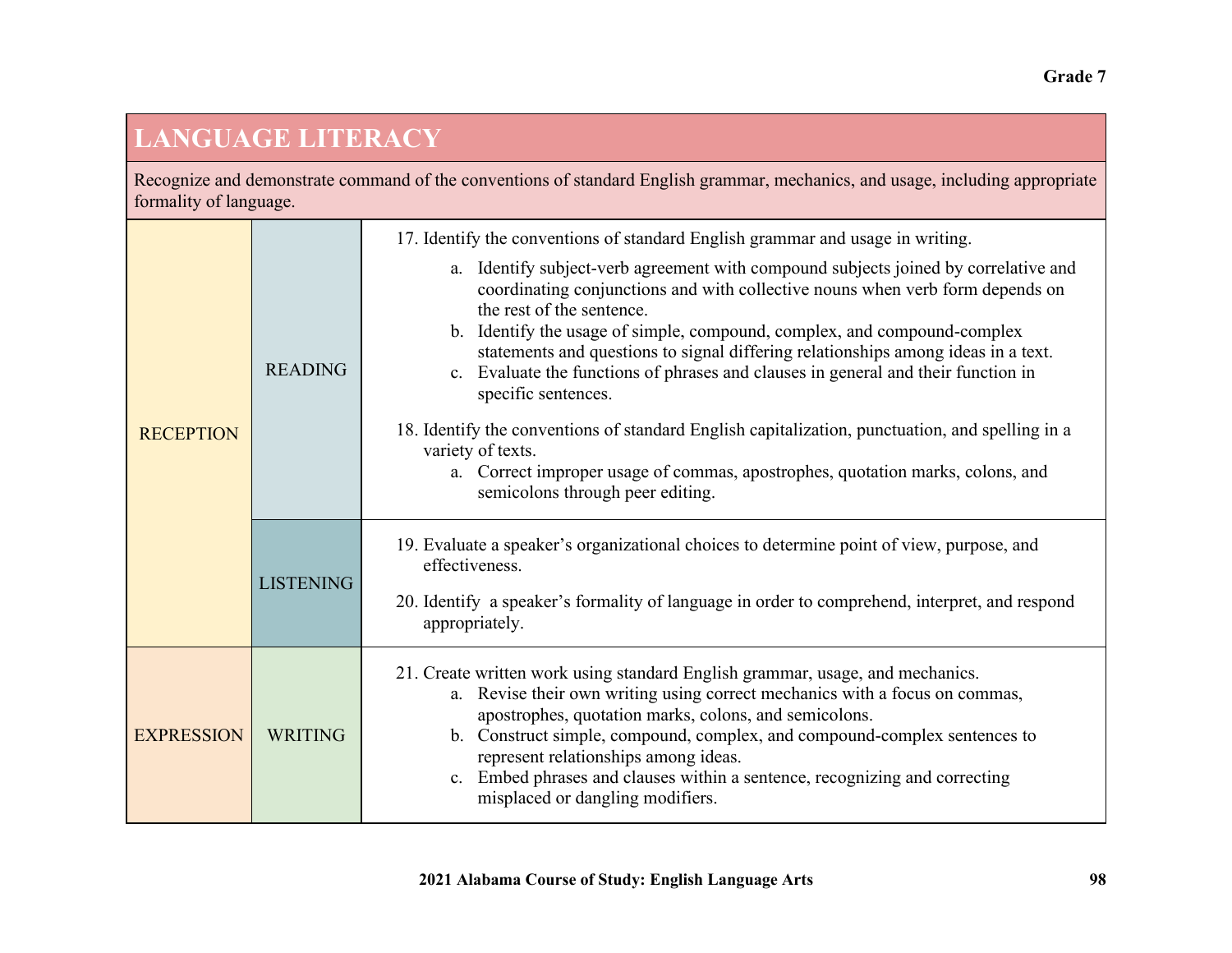| <b>SPEAKING</b> | 22. Choose language that expresses ideas precisely and concisely. |  |
|-----------------|-------------------------------------------------------------------|--|
|-----------------|-------------------------------------------------------------------|--|

### **RESEARCH LITERACY**

Engage in inquiry through the research process to locate, acquire, refine, and present relevant and credible findings in multiple modes.

| <b>RECEPTION</b>  | <b>READING</b>   | 23. Implement ethical guidelines while finding and recording information from a variety of<br>primary, secondary, and digital sources.<br>24. Determine the relevance, reliability, and validity of information from nonfiction and<br>fictional printed and/or digital texts.                                                                                 |
|-------------------|------------------|----------------------------------------------------------------------------------------------------------------------------------------------------------------------------------------------------------------------------------------------------------------------------------------------------------------------------------------------------------------|
|                   | <b>LISTENING</b> | 25. Use active listening to acquire information and assess its relevance and credibility.                                                                                                                                                                                                                                                                      |
| <b>EXPRESSION</b> | <b>WRITING</b>   | 26. Produce research writings over extended periods with time for research, reflection, and<br>revision and within shorter time frames, with minimal guidance.<br>Examples: a day or two, a single sitting<br>27. Quote, paraphrase, summarize, and present findings, following an appropriate citation<br>style and avoiding plagiarism.<br>Example: MLA, APA |
|                   | <b>SPEAKING</b>  | 28. Incorporate research into oral presentations, summarizing and supporting opinions and<br>ideas with relevant details.<br>a. Collect information through the research process to answer follow-up questions<br>and participate in discussions about their research findings.                                                                                |